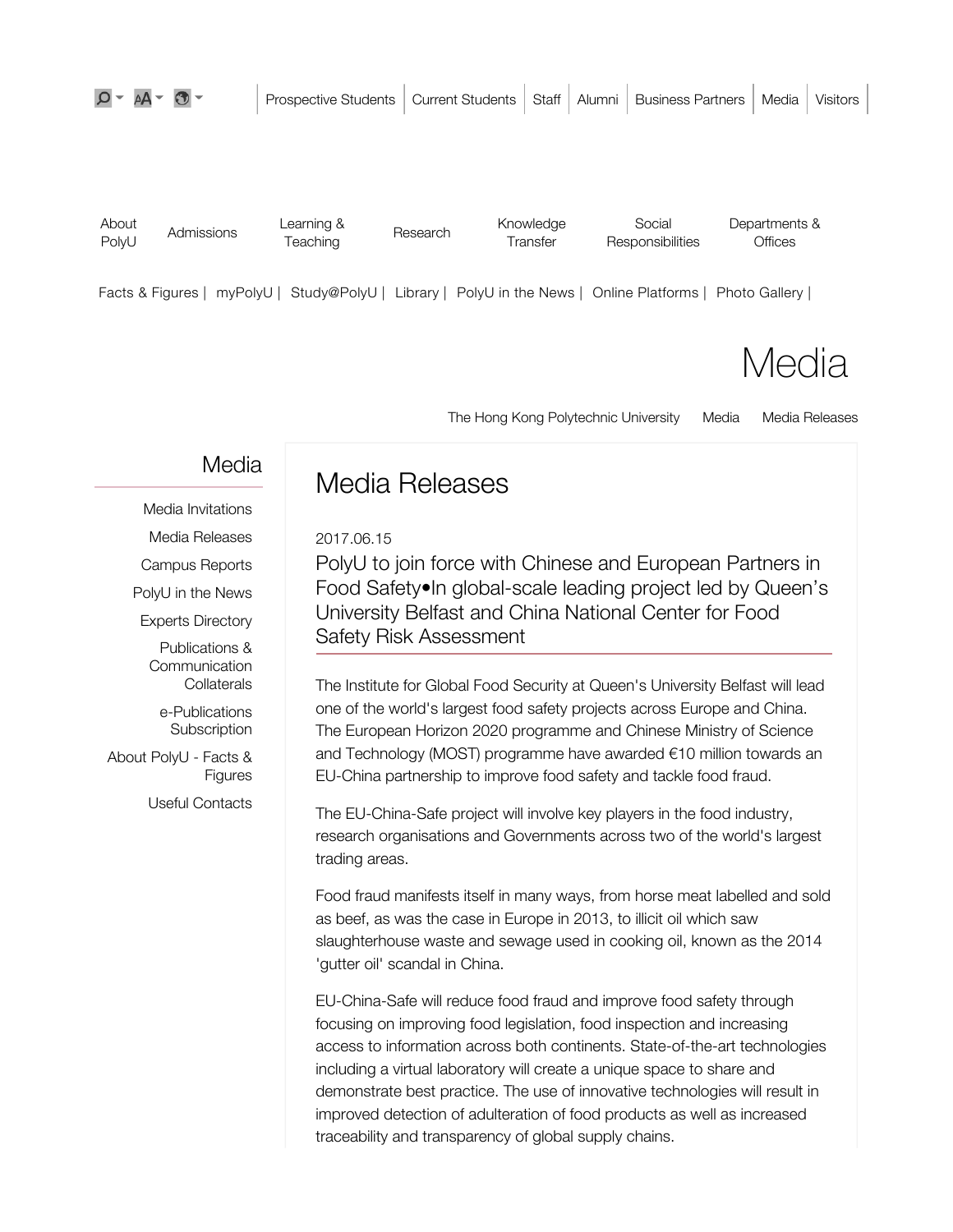Professor Elliott, Pro-Vice Chancellor at Queen's and project co-ordinator, said: "We are delighted that The Institute for Global Food Security at Queen's University will lead this important project, bringing together key stakeholders in the global food system across two of the world's largest trading markets."

Professor Yongning Wu, Chief Scientist from the China National Center for Food Safety Risk Assessment, co-ordinator of the Chinese efforts in the project, stated: "The EU-China-Safe partnership between our two trading regions is of immense importance to help deliver safe and genuine food to all citizens."

"Working together across China and the EU will enable us to identify where food fraud is happening, address the root causes and thereby enable us to improve food safety standards for all our citizens."

Reported instances of food fraud are on the increase and occur on a global scale, worth an estimated \$52 billion globally each year. Food fraud is a global issue demanding a global response. The increasingly complex global food supply network increases the risks of serious food borne illness.

Professor Elliott added: "This project will tackle these highly connected issues in a way that will serve to better protect several billion people. There is a pressing need to act internationally in response to emerging threats to food safety and fraud. Working together as a coalition of 33 partners to share knowledge and maximise our technologies will empower the food industry to provide safer, authentic food and will boost consumers' confidence and ultimately facilitate the expansion of EU-China trade."

The Hong Kong Polytechnic University (PolyU) is the only university in Hong Kong to participate in this significant food safety initiative. PolyU is glad to bring its cutting-edge food safety innovations and technologies to the international arena, by working together with 32 partners in EU and China, two of the world's largest economies. Through its pioneering research, its various technology development and collaborative research platforms established, as well as the University's long-term engagement with the industry, government, research institutes and non-profit-organisations, PolyU will continue to contribute towards the advancement of global food safety in collaboration with stakeholders.

#### Notes to Editor:

The partnership is made up of 33 partners, including 15 in the EU and 18 in China.

### EU Partners: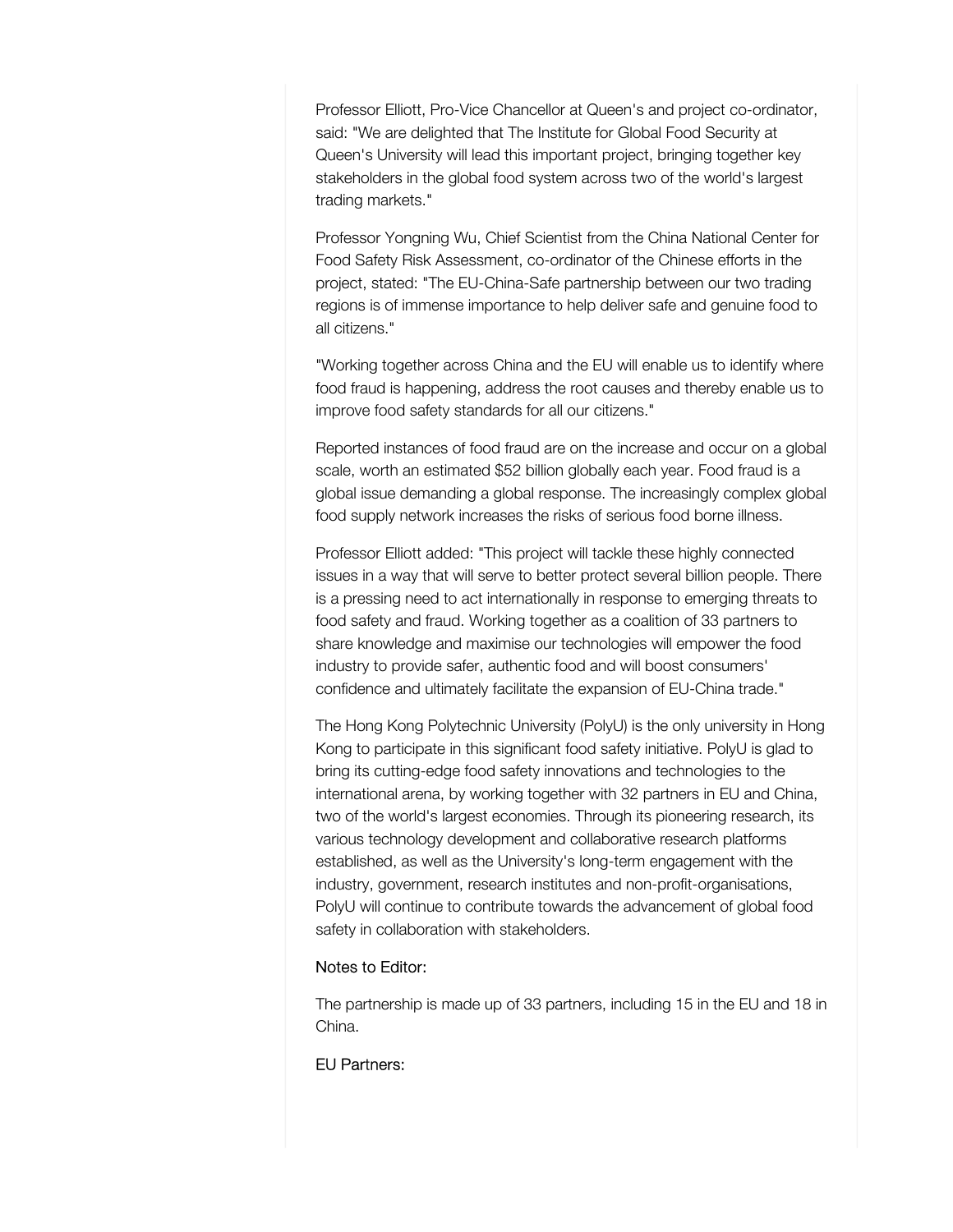Queen's University Belfast; Vysoka Skola Chemicko-Cechnologicka V Praze; Bundesinstitut Fuer Risikobewertung; Agriculture and Food Development Authority; University College Dublin; Wageningen University; Joint Research Centre – European Commission; Fundacion Azti - Azti Fundazioa; Nofima As; Advanced Research Cryptography Limited; Jochen Kleboth; Euroquality Sarl; Fera Science Limited; Cranswick Country Foods Plc; Nestec SA.

### China Partners:

China National Center for Food Safety Risk Assessment; Chinese Academy of Inspection & Quarantine; Beijing Center for Disease Prevention and Control; Jiangsu Entry-Exit Inspection and Quarantine Bureau; Shanghai Entry-Exit Inspection andQuarantine Bureau of The People's Republic of China; China Meat Research Center; China National Research Institute of Food and Fermentation Industries SOE; China Agricultural University; Tianjin University of Science and Technology; Zhejiang Academy of Agricultural Sciences; Yangtze Delta Region Institute of Tsinghua University, Zhejiang; Ningbo Academy of Inspection and Quarantine Comprehensive Service Center for Technical Trade Measures; United States Pharmacopeia Standard R&D and Technical Service (Shanghai) Co Ltd; Danone Asia-Pacific Management Co Ltd; Nestle R&D China Ltd; Inner Mongolia Yili Industrial Group Co. Ltd; Jiangsu Yurun Meat Foods Co Ltd; The Hong Kong Polytechnic University.

(End)

~~~~~~~~~~~~~~~~~~~~~~~~~~~~~~~~~~~~~~~~~~~~~~~~~~~~~~~~~~~~~~~~~~~~~~~~~~~

Press Contacts

### Dr. Terence Lok-ting Lau

Director of Innovation and Technology Development, PolyU



 $\boxtimes$  terence.lt.lau@polyu.edu.hk

**Back** 

Share this page